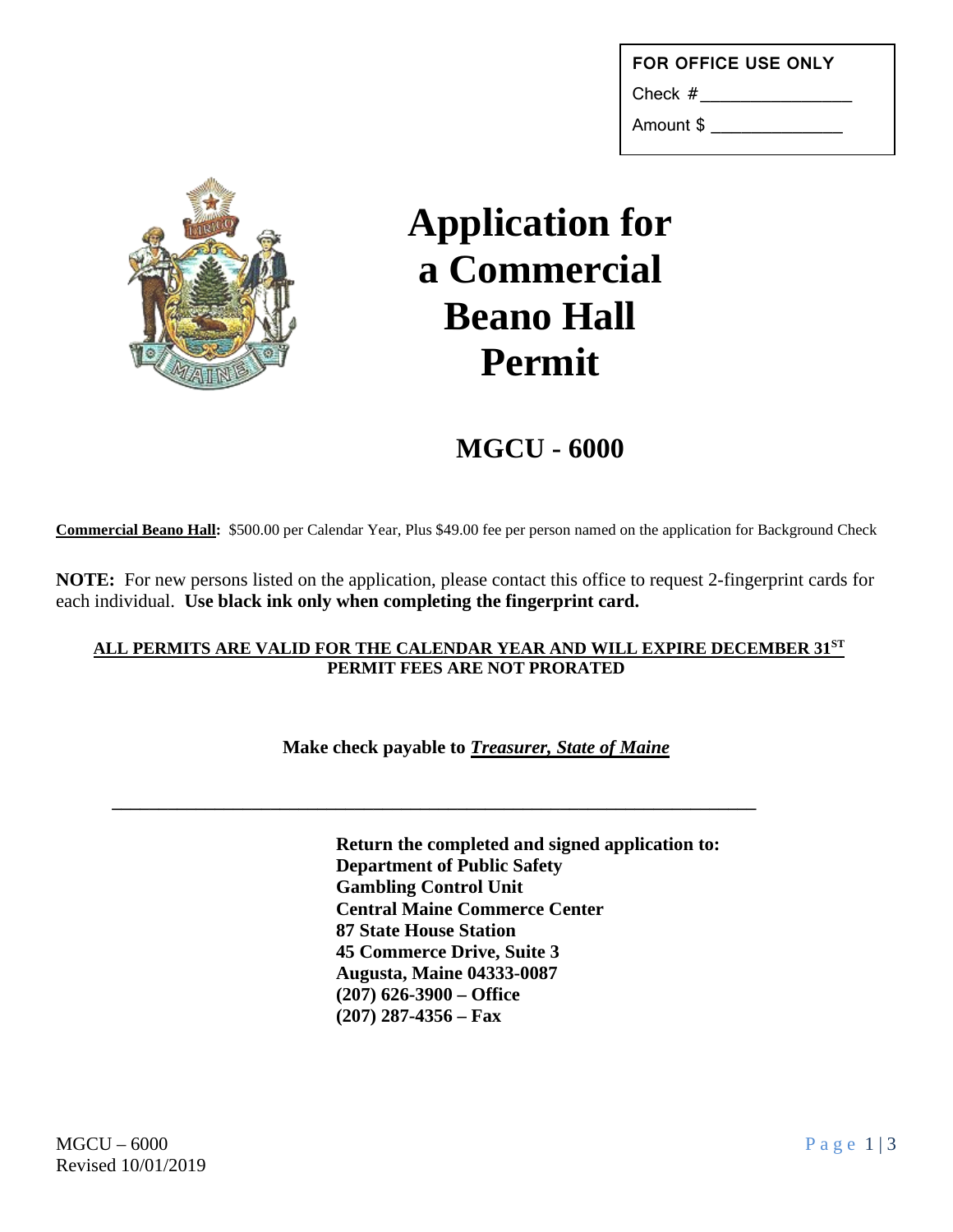| 2. Business (Corporation, Partnership or Unincorporated Association) or Applicant (Individual) Name:<br>,我们也不能会在这里,我们也不能会在这里,我们也不能会在这里,我们也不能会在这里,我们也不能会在这里,我们也不能会在这里,我们也不能会在这里,我们也不能会不能会                    |  |      |
|-------------------------------------------------------------------------------------------------------------------------------------------------------------------------------------------------------------|--|------|
|                                                                                                                                                                                                             |  |      |
|                                                                                                                                                                                                             |  |      |
|                                                                                                                                                                                                             |  |      |
|                                                                                                                                                                                                             |  |      |
|                                                                                                                                                                                                             |  |      |
| 5. Name and Location of Hall to be Rented or Leased:                                                                                                                                                        |  |      |
|                                                                                                                                                                                                             |  |      |
|                                                                                                                                                                                                             |  |      |
|                                                                                                                                                                                                             |  |      |
| 6. List All Names and Addresses of any Owners with a 10% or Greater Interest if a Corporation, Partnership,<br>or Unincorporated Association. (If additional space is needed use a separate sheet of paper) |  |      |
| Name: First Middle                                                                                                                                                                                          |  | Last |
|                                                                                                                                                                                                             |  |      |
|                                                                                                                                                                                                             |  |      |
|                                                                                                                                                                                                             |  |      |